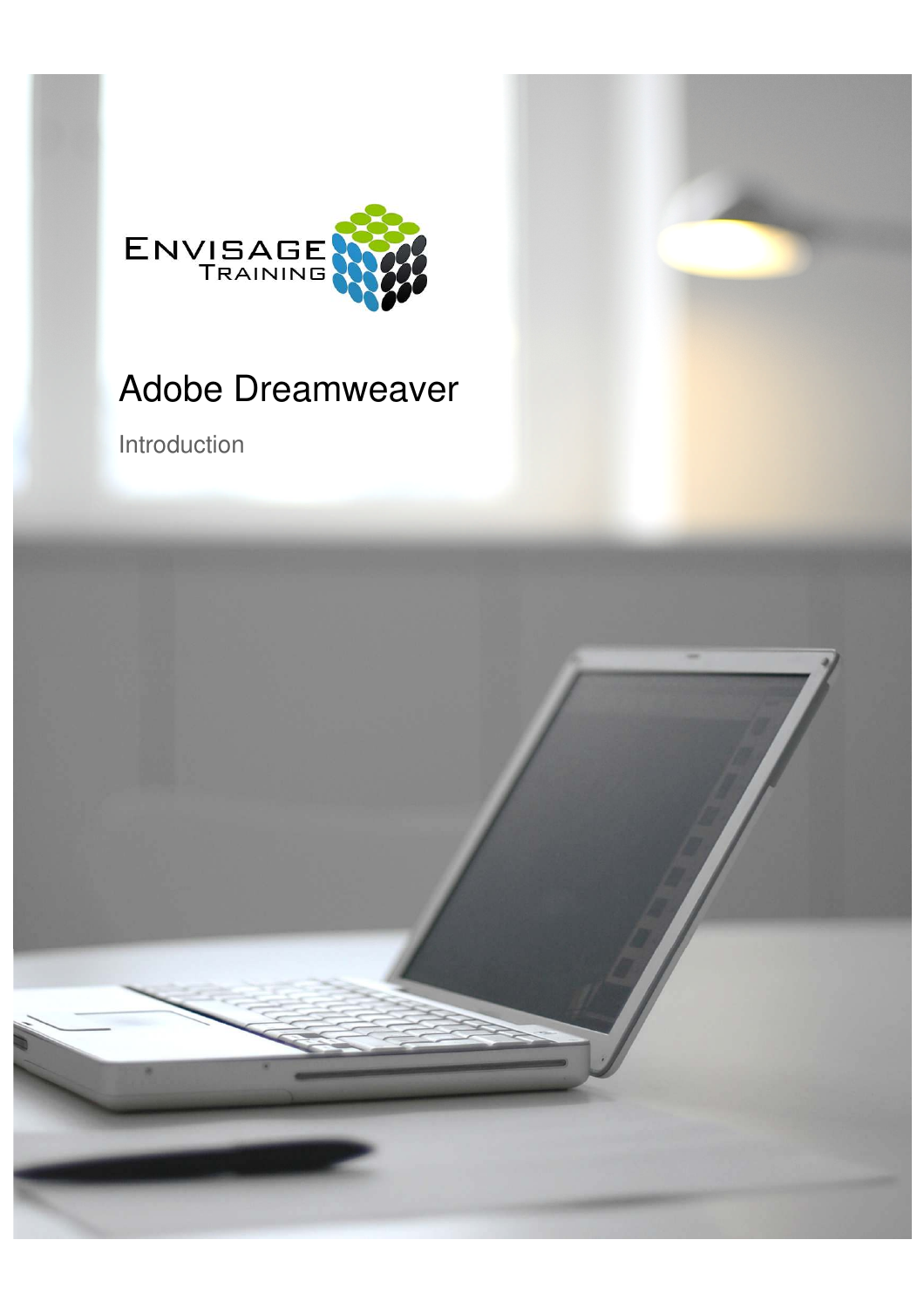# **Topics Covered:**

#### **Dreamweaver Basics**

Common Website Terminology Starting Dreamweaver The Dreamweaver Workspace The Document Window Opening a File Working with the Document Window Panel and Panel Groups Working with Panels The Files Panel The Properties Inspector Working with the Properties Inspector Exiting Dreamweaver

# **Creating a Website**

Basic Website Structure Dreamweaver Sites Defining a new Dreamweaver Site Creating Files and Folders Creating a Home Page Inserting Page Titles Checking the HTML Code Previewing your Page

# **Adding Text and Structure**

HTML Structure Text Basics Entering Text Structuring Content HTML Lists Creating a List Applying Simple Formatting to Text

# **Cascading Style Sheets**

Understanding CSS Understanding Selector Types The CSS Styles Panel The New CSS Rule Dialog Box Creating Rules with the CSS Styles Panel Creating Rules with the Properties Inspector Applying Class Rules to Elements Editing Rules with the CSS Styles Panel Editing Rules with the Properties Inspector Editing Rules with the Code Navigator Using SDD Disable Moving Styles to Create a Style Sheet Attaching CSS Styles Sheets to Pages

# **Managing Typography with CSS**

Units of Measurement Declaring Multiple Font Families Managing Font Sizing

Managing Font Weight and Style Managing Line Height Managing Vertical Spacing with Margins Managing Spacing with Padding Transforming Text Understanding How the Cascade Works Code – Understanding How the Cascade Works

# **Images**

Web Images The Assets Panel Images and Accessibility Inserting Images Project – Inserting Images Inserting Images Using the Panels Images and the Properties Inspector Modifying Images Using CSS– Part 1 Modifying Images Using CSS – Part 2 Using Background Images Using Background Images for CSS Rollovers

# **Hyperlinks**

Hyperlinks and URLs Creating Hyperlinks Creating Internal Links Creating Absolute Links Creating a Link to a Named Anchor Creating an Email Link Creating CSS Rollovers using Pseudo-Classes Creating a Navigation Bar with CSS Code – Creating a Navigation Bar with CSS

# **Managing Layout with CSS**

Page Structuring Using CSS Adding Div Tags Project – Adding Div Tags Other Page Layout Considerations Floating Elements Clearing Floats The Position Style Property Using Absolute and Relative Positioning Using CSS Inspect to Check Layout

# **Managing and Publishing Sites**

Running Site Reports Checking for Broken Links Checking for Browser Compatibility About Publishing Websites Remote Servers – What You Need to Know Adding a Remote Server Synchronising the Local and Remote Folders Updating and Publishing Files